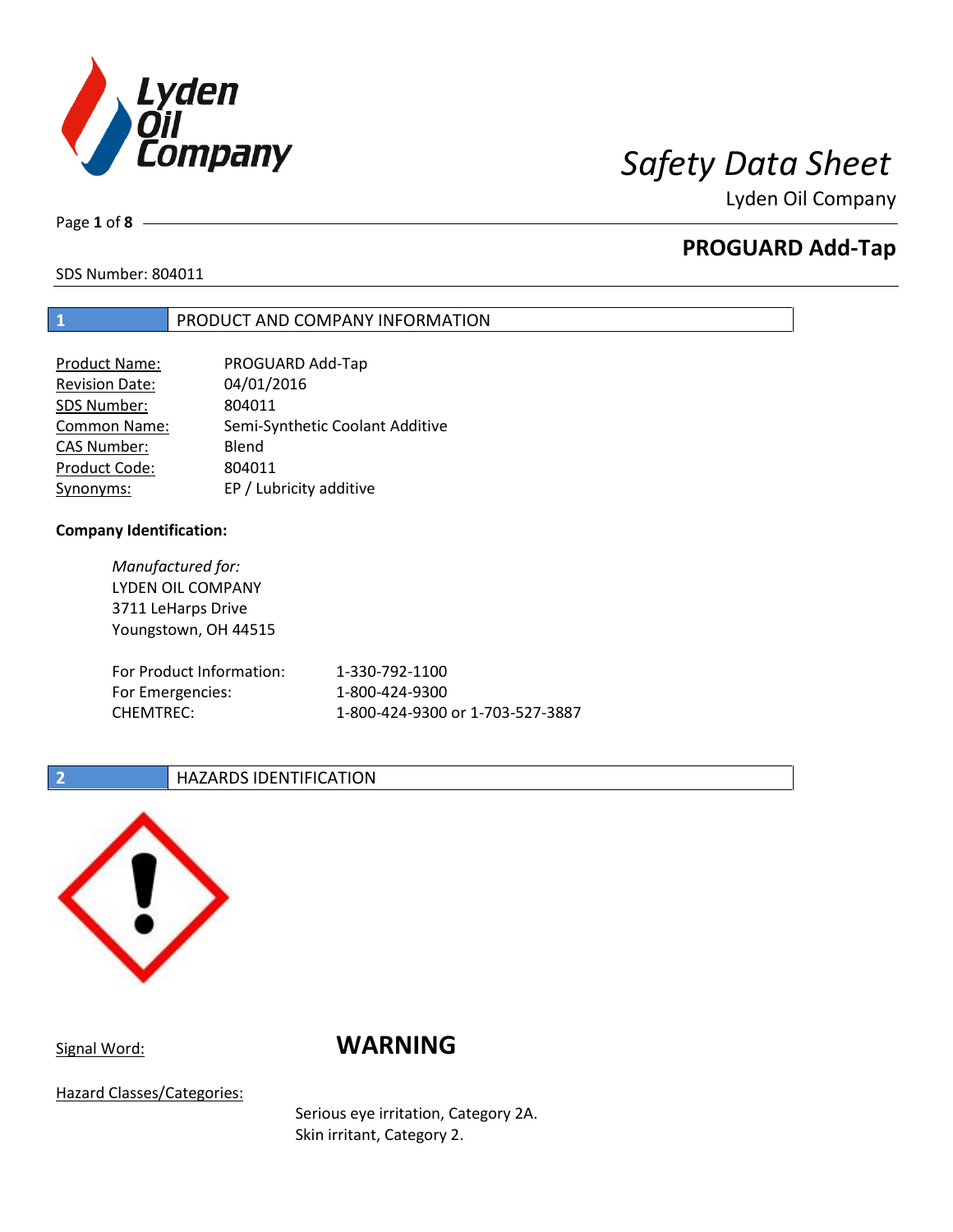

Page **2** of **8**

Lyden Oil Company

|                                 | <b>PROGUARD Add-Tap</b>                                                           |
|---------------------------------|-----------------------------------------------------------------------------------|
| <b>SDS Number: 804011</b>       |                                                                                   |
| Hazard Statement(s):            |                                                                                   |
|                                 | H319: Causes serious eye irritation.                                              |
|                                 | H315: Causes skin irritation.                                                     |
| <b>Precaution Statement(s):</b> |                                                                                   |
|                                 | P101: If medical advice is needed, have product container or label at<br>hand.    |
|                                 | P102: Keep out of reach of children.                                              |
|                                 | P103: Read label before use.                                                      |
|                                 | P280: Wear protective gloves and eye protection.                                  |
|                                 | P302+352: IF ON SKIN: Wash with plenty of soap and water.                         |
|                                 | P332+313: If skin irritation occurs: Get medical advice/attention.                |
|                                 | P305+351+338: IF IN EYES: Rinse cautiously with water for several                 |
|                                 | minutes. Remove contact lenses if present and easy to $do$ – continue<br>rinsing. |
|                                 | P337+313: If eye irritation persists get medical advice/attention.                |
|                                 | P362+364: Take off contaminated clothing and wash it before reuse.                |
| Other Hazard Statement(s):      |                                                                                   |
|                                 | -NFPA Ratings:                                                                    |
|                                 | Health = $1$                                                                      |
|                                 | Fire $= 0$                                                                        |
|                                 | Reactivity = $0$                                                                  |
|                                 |                                                                                   |

## **3** COMPOSITION / INFORMATION ON INGREDIENTS

### Ingredients:

### *Mixture of the substances listed below with nonhazardous additions.*

| <b>Chemical Name</b> | <b>CAS Number</b> | Percentage |
|----------------------|-------------------|------------|
| <b>Methyl Esters</b> | 67762-38-3        | >50        |

*\*Any concentration shown as a range is to protect confidentiality or is due to batch variation.*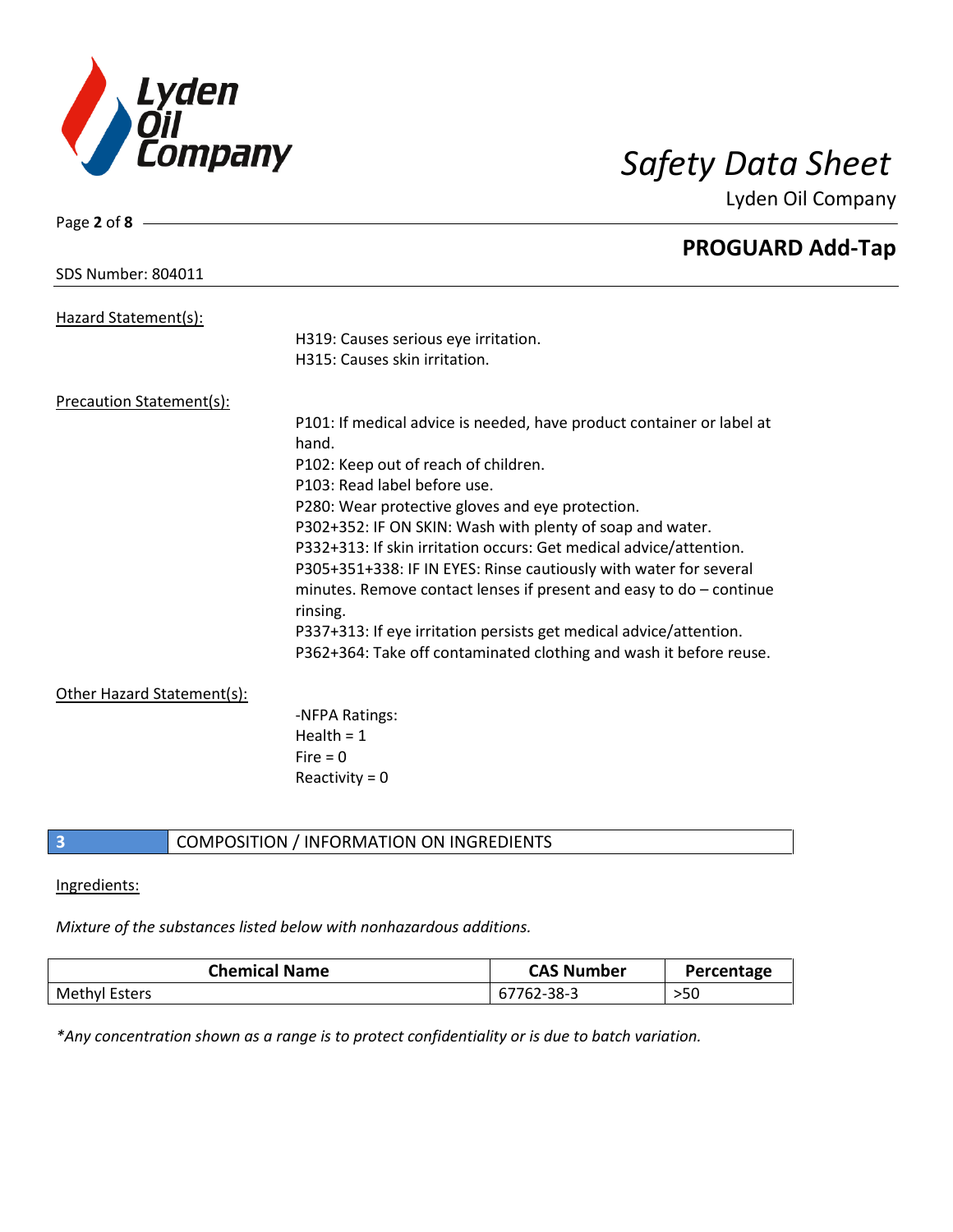

**PROGUARD Add-Tap**

SDS Number: 804011

Page **3** of **8**

# **4** FIRST AID MEASURES Description of First Aid Measures: Inhalation: Remove victim to fresh air and keep at rest in a position comfortable for breathing. If the victim has difficulty breathing or tightness of the chest, is dizzy, vomiting or unresponsive, give oxygen with rescue breathing or CPR as required and transport to the nearest medical facility. Skin Contact: Flush skin with water, wash with soap and water. If irritation occurs, get medical attention. Remove contaminated clothing. Do not reuse clothing until cleaned. If material is injected under the skin, transport to the nearest medical facility for additional treatment. If redness, swelling, pain and/or blisters occur, transport to the nearest medical facility for additional treatment. Eye Contact: Flush eyes with running water for at least 15 minutes. If redness, burning, blurred vision or irritation persists, transport to nearest medical facility for additional treatment. Ingestion: Do NOT induce vomiting and obtain medical attention. Have victim rinse mouth out with water. If vomiting occurs spontaneously, keep head below hips to prevent aspiration. Symptoms and Effects, both acute and delayed: No further relevent data available. Recommended Actions:

Treat symptomatically. Call a doctor or poison control center for guidance.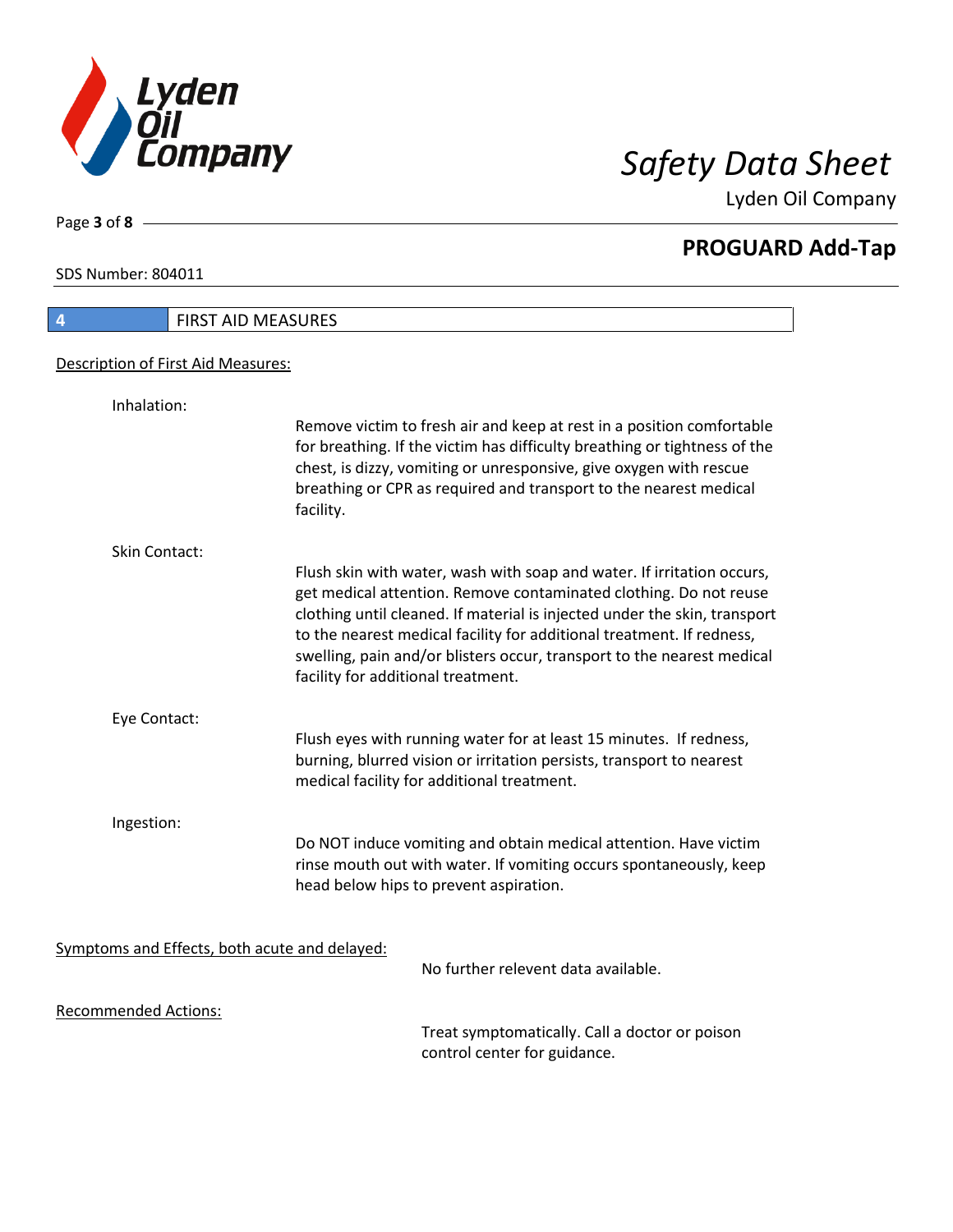

**PROGUARD Add-Tap**

SDS Number: 804011

Cleanup Procedures:

| <b>FIRE FIGHTING MEASURES</b><br>5                    |                                                                                                                                                              |
|-------------------------------------------------------|--------------------------------------------------------------------------------------------------------------------------------------------------------------|
| Recommended Fire-Extinguishing Equipment:             | Use dry powder, foam, or carbon dioxide fire<br>extinguishers. Water may be ineffective in fighting<br>an oil fire unless used by experienced fire fighters. |
| Possible Hazards During a Fire:                       | The material as received will not support<br>combustion, however its residues may; therefore,<br>procedures for an oil fire should be followed.              |
| <b>Recommendations to Firefighters:</b>               | Proper protective equipment including breathing<br>apparatus.                                                                                                |
| <b>ACCIDENTAL RELEASE MEASURES</b><br>$6\phantom{1}6$ |                                                                                                                                                              |
| <b>Personal Precautions:</b>                          | Avoid contact with skin, eyes, and clothing.                                                                                                                 |
| <b>Emergency Procedures:</b>                          | Contain spilled material, collect in suitable and<br>properly labeled containers.                                                                            |
| <b>Environmental Precautions:</b>                     | Do not allow to reach sewage system or any water<br>course.<br>Do not allow to enter ground waters.                                                          |

Pick up excess with inert absorbant material.

Page **4** of **8**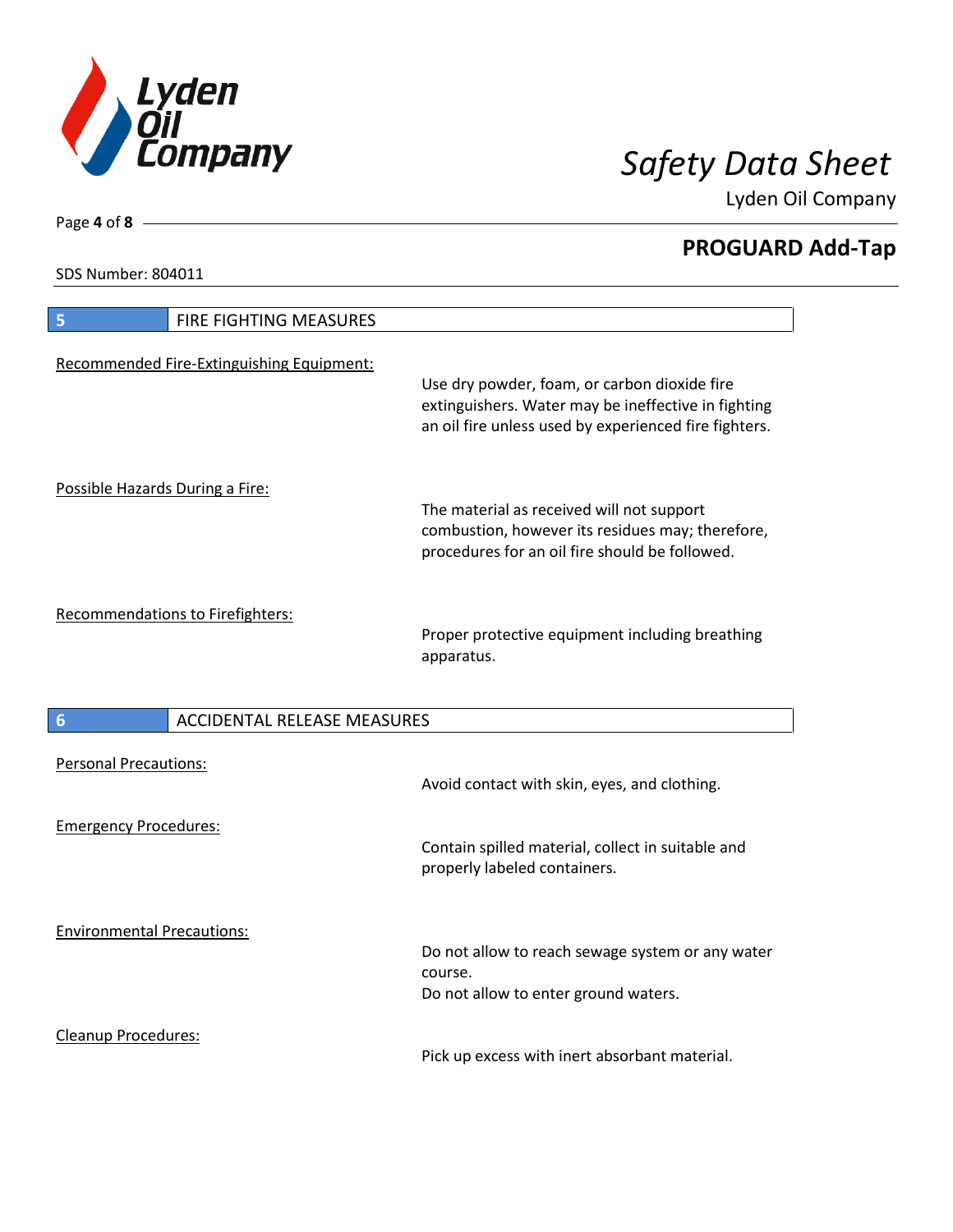

**PROGUARD Add-Tap**

SDS Number: 804011

Page **5** of **8**

| $\overline{7}$                 | <b>HANDLING AND STORAGE</b>             |                                                                                                       |
|--------------------------------|-----------------------------------------|-------------------------------------------------------------------------------------------------------|
|                                |                                         |                                                                                                       |
| <b>Handling Precautions:</b>   |                                         |                                                                                                       |
|                                |                                         | Handle with care and avoid spillage on the floor.<br>Do not cut, weld, drill, grind, braze, or solder |
|                                |                                         | container.                                                                                            |
|                                |                                         |                                                                                                       |
| <b>Storage Requirements:</b>   |                                         |                                                                                                       |
|                                |                                         | Keep container tightly sealed.                                                                        |
|                                |                                         | Keep away from sources of ignition.                                                                   |
|                                |                                         |                                                                                                       |
|                                |                                         |                                                                                                       |
| 8                              | EXPOSURE CONTROLS / PERSONAL PROTECTION |                                                                                                       |
|                                |                                         |                                                                                                       |
| <b>Exposure Limits:</b>        |                                         |                                                                                                       |
|                                | -67762-38-3 Methyl Esters:              |                                                                                                       |
|                                |                                         |                                                                                                       |
|                                | OSHA TWA $-$ 5mg/m <sup>3</sup>         |                                                                                                       |
| <b>Engineering Controls:</b>   |                                         |                                                                                                       |
|                                |                                         | All ventilation should be designed in accordance                                                      |
|                                |                                         | with OSHA standard (29 CFR 1910.94).                                                                  |
|                                |                                         |                                                                                                       |
| Personal Protective Equipment: |                                         |                                                                                                       |
|                                |                                         | Keep away from foodstuffs, beverages, and feed.                                                       |
|                                |                                         | Immediately remove all soiled and contaminated                                                        |
|                                |                                         | clothing.                                                                                             |
|                                |                                         | Wash hands before breaks and at the end of work.                                                      |
|                                |                                         | Avoid contact with eyes and skin.                                                                     |
|                                |                                         | Use safety glasses and gloves.                                                                        |
|                                |                                         |                                                                                                       |
|                                |                                         |                                                                                                       |
| 9                              | PHYSICAL AND CHEMICAL PROPERTIES        |                                                                                                       |

Color: Yellow Physical State: Liquid Odor: Characteristic pH: 6.7 (at 10%)

Odor Threshold: Data not available Melting Point: Case Controller Muslim Data not available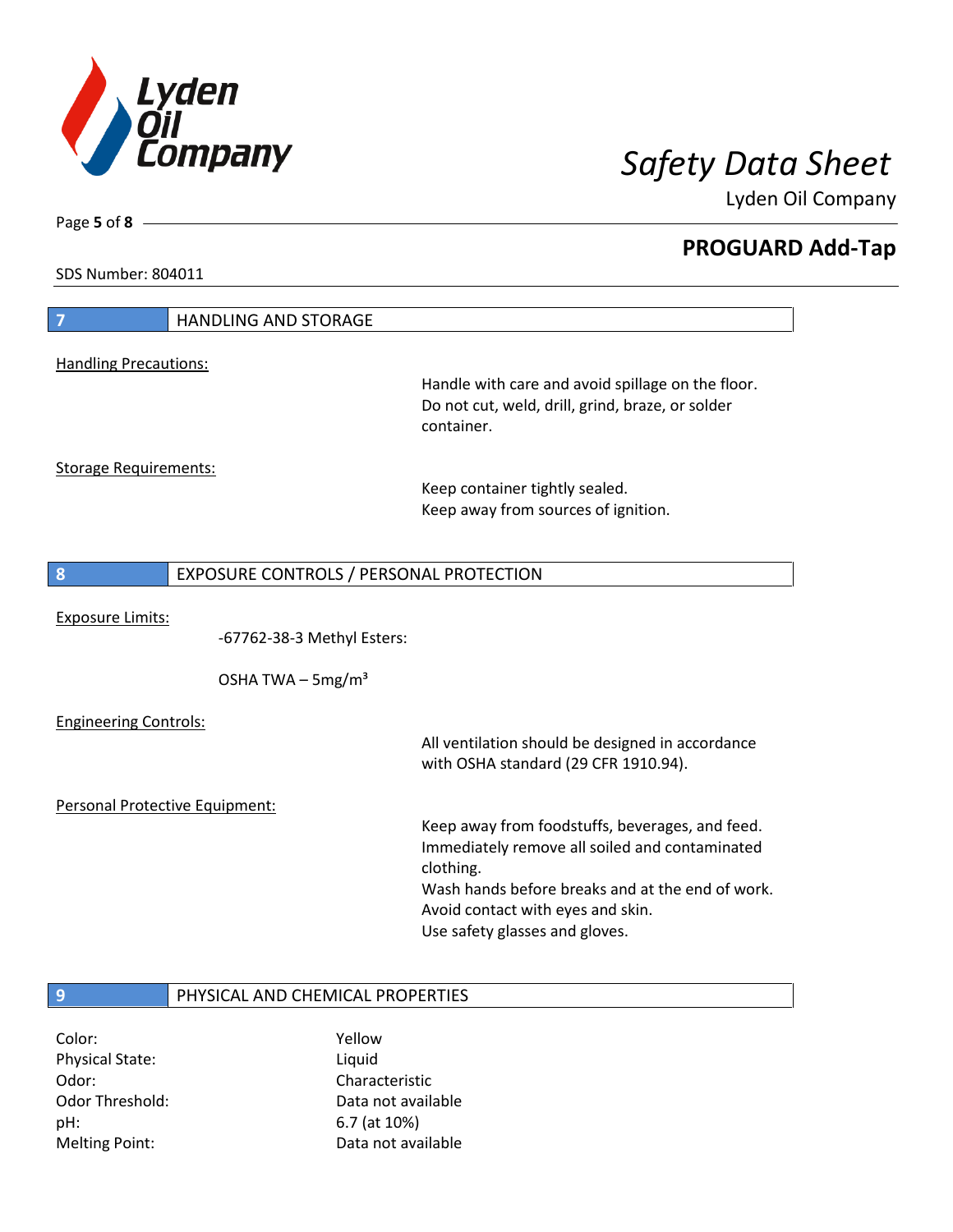

**PROGUARD Add-Tap**

### SDS Number: 804011

Page **6** of **8**

| <b>Boiling Point:</b>         | $>212$ °F          |
|-------------------------------|--------------------|
| <b>Boiling Range:</b>         | Data not available |
| Flash Point:                  | $>425^\circ$ F     |
| <b>Evaporation Rate:</b>      | ${<}1$             |
| Flammability:                 | Data not available |
| Flammability Limits:          | Data not available |
| Vapor Pressure:               | Data not available |
| Vapor Density:                | Data not available |
| <b>Relative Density:</b>      | 0.9311             |
| Solubilities:                 | Soluble in water   |
| <b>Partition Coefficient:</b> | Data not available |
| Auto-Ignition Temperature:    | Data not available |
| Decomposition Temperature:    | Data not available |
| Viscosity:                    | Data not available |
|                               |                    |

## **10** STABILITY AND REACTIVITY

| Stability:                     | Stable under normal conditions.                                  |
|--------------------------------|------------------------------------------------------------------|
| Reactivity:                    | Not reactive under normal conditions.                            |
| Conditions to Avoid:           | Extreme temperature, sparks, open flame, and<br>direct sunlight. |
| <b>Hazardous Reactions:</b>    | No known hazardous reactions.                                    |
| Incompatible Materials:        | Strong oxidizers and strong reducing agents.                     |
| <b>Decomposition Products:</b> | Oxides of carbon, nitrogen, and hydrogen.                        |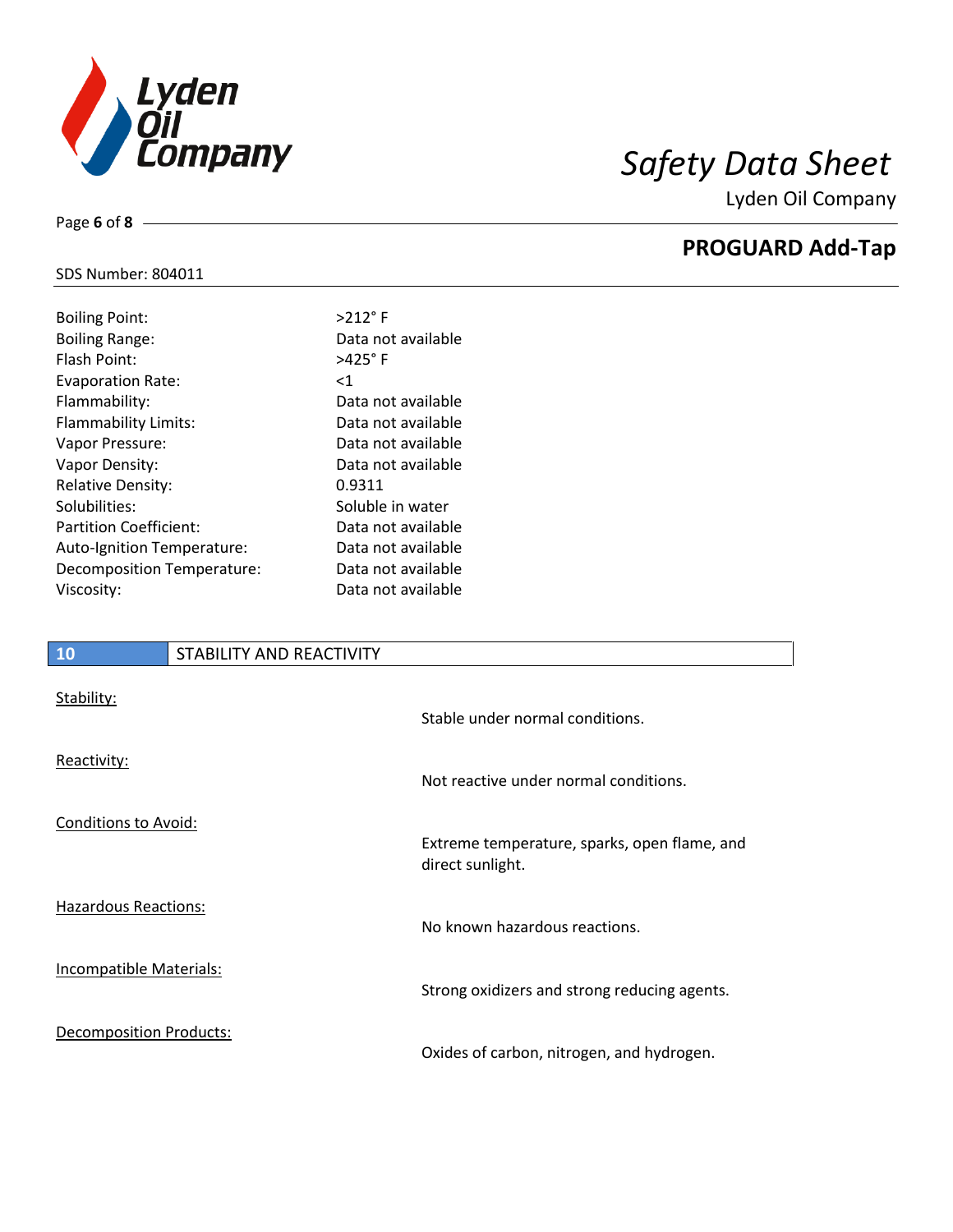

**PROGUARD Add-Tap**

SDS Number: 804011

Page **7** of **8**

| 11                                  | <b>TOXICOLOGICAL INFORMATION</b>                     |                                                                                                                                                                 |
|-------------------------------------|------------------------------------------------------|-----------------------------------------------------------------------------------------------------------------------------------------------------------------|
| Routes of Exposure:                 |                                                      | Skin and eye contact are the primary routes of<br>exposure although exposure may occur following<br>accidental ingestion.                                       |
| <b>Exposure Effects:</b>            |                                                      | This mixture can cause irritation to skin and<br>irritation, redness to the eyes. Prolonged and/or<br>repeated skin contact may cause<br>irritation/dermatitis. |
| <b>Measures of Toxicity:</b>        |                                                      | No test data available.                                                                                                                                         |
| Carcinogenic/Mutagenic Precautions: |                                                      | Non-carcinogenic and not expected to be<br>mutagentic.                                                                                                          |
| 12                                  | <b>ECOLOGICAL INFORMATION</b>                        |                                                                                                                                                                 |
| <b>Ecological Precautions:</b>      |                                                      | Avoid exposing to the environment.                                                                                                                              |
|                                     |                                                      |                                                                                                                                                                 |
| <b>Ecological Effects:</b>          | No specific environmental or aquatic data available. |                                                                                                                                                                 |
| 13                                  | <b>DISPOSAL CONSIDERATIONS</b>                       |                                                                                                                                                                 |
| <b>Disposal Methods:</b>            |                                                      | Dispose of waste material in accordance with all<br>local, state, and federal requirements.                                                                     |
| Disposal Containers:                |                                                      | Use properly approved container for disposal.                                                                                                                   |